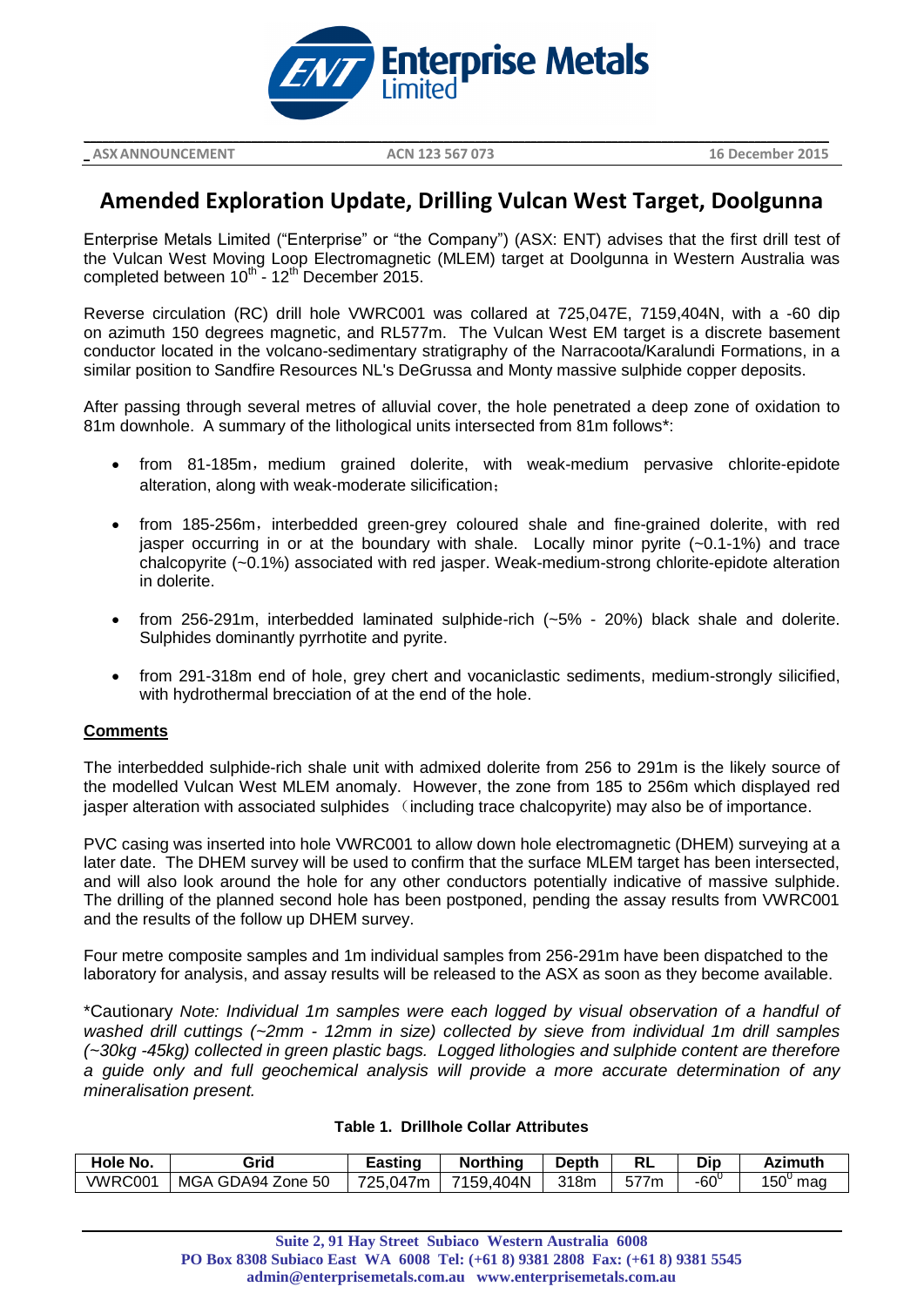DMRyan

**Dermot Ryan Managing Director** 

#### *Competent Persons statement*

*The information in this report that relates to Exploration Results is based on information compiled by Mr Dermot Ryan, who is an employee of Xserv Pty Ltd and a Director and security holder of the Company. Mr Ryan is a Fellow of the Australasian Institute of Mining and Metallurgy and a Member of the Australian Institute of Geoscientists and has sufficient experience of relevance to the styles of mineralisation and the types of deposits under consideration, and to the activities undertaken, to qualify as a Competent Person as defined in the 2012 Edition of the Joint Ore Reserves Committee (JORC) Australasian Code for Reporting of Exploration Results, Mineral Resources and Ore Reserves. Mr Ryan consents to the inclusion in this report of the matters based on information in the form and context in which it appears. Mr Ryan and Enterprise Metals Limited confirm that other than the Geophysical Exploration Results presented in this Report, they are not aware of any new information or data that materially affects the information included in the relevant previous Enterprise Metals Limited market announcements relating to the Vulcan Prospect.*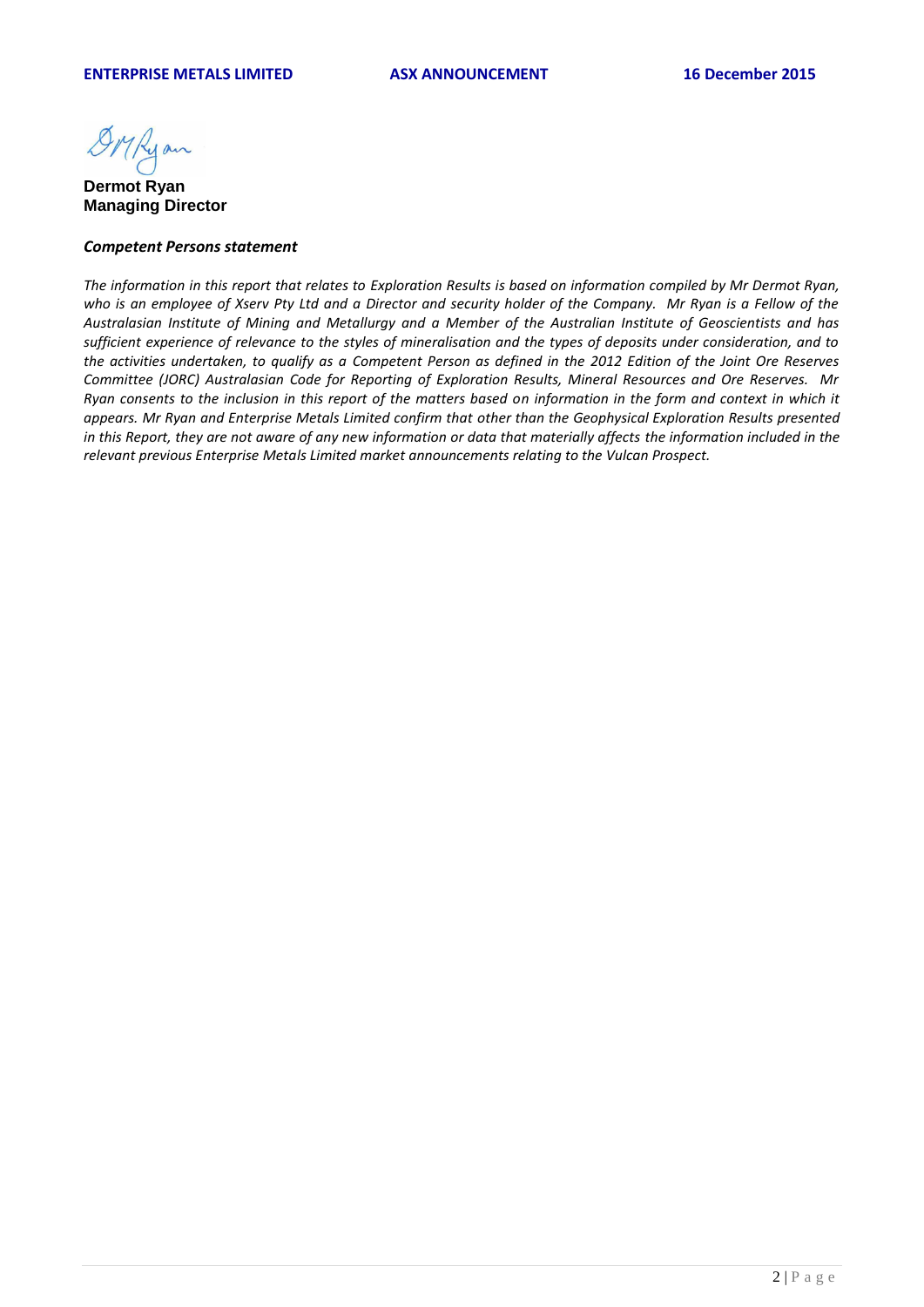## **JORC Code, 2012 Edition – Table 1 report for ASX Release 16 December 2015**

### **Section 1 Sampling Techniques and Data**

(Criteria in this section apply to all succeeding sections.)

| <b>Criteria</b>                                                      | <b>Commentary</b>                                                                                                                                                                                                                                                                                                                                                                                                                                                                                                                                                                                            |
|----------------------------------------------------------------------|--------------------------------------------------------------------------------------------------------------------------------------------------------------------------------------------------------------------------------------------------------------------------------------------------------------------------------------------------------------------------------------------------------------------------------------------------------------------------------------------------------------------------------------------------------------------------------------------------------------|
| <b>Sampling</b><br>techniques                                        | Drilling at Vulcan West in 2015 was sampled at 1m intervals.<br>$\bullet$<br>A 1-2kg sample of each metre interval was obtained from cone splitter<br>and collected in a calico bag, and remainder of each 1 metre sample (30-<br>45Kg) was collected into a green polythene bag.                                                                                                                                                                                                                                                                                                                            |
| <b>Drilling techniques</b>                                           | Drilling was by Reverse Circulation (RC) technique with face sampling<br>$\bullet$<br>hammer of nominal 140 mm hole diameter, with booster and auxilliary<br>air (2400cfm at 850 psi) to maximize recovery and minimize wet samples.                                                                                                                                                                                                                                                                                                                                                                         |
| <b>Drill sample</b><br>recovery                                      | Sample recoveries were not recorded, but recoveries were assessed<br>$\bullet$<br>visually by height of samples in green plastic polythene bags.<br>Recoveries were deemed to be excellent.<br>٠                                                                                                                                                                                                                                                                                                                                                                                                             |
| Logging                                                              | Geological logging is qualitative and quantitative.<br>$\bullet$<br>Individual 1m samples were each logged for lithology, mineralisation,<br>٠<br>grainsize, texture, oxidation, weathering, colour and by visual<br>observation of a handful of washed drill cuttings (~2mm - 12mm in size)<br>collected by sieve from individual 1m drill samples (~30kg -45kg)<br>collected in green polythene bags from drill rig cyclone.<br>After logging, washed reference drill chips of every 1m interval were<br>retained in a plastic chip tray.<br>Entire RC hole (318m) was lithologically logged.<br>$\bullet$ |
| Sub-sampling<br>techniques<br>and sample<br>preparation              | 1 metre samples were collected from cone splitter into calico bags.<br>84 x 4 metre composite samples were collected from entire hole using a<br>PVC spear into each 1 metre green polythene bag and were dispatched<br>to laboratory for sample preparation and assay.<br>36 x 1 metre samples were also collected and dispatched to laboratory<br>for sample preparation and assay.                                                                                                                                                                                                                        |
| <b>Quality of</b><br>assay data and<br>laboratory tests              | Not material as no assays undertaken to date.<br>$\bullet$                                                                                                                                                                                                                                                                                                                                                                                                                                                                                                                                                   |
| <b>Verification of</b><br>sampling and<br>assaying                   | Primary sample and lithological data was collected using a set of<br>$\bullet$<br>standard Excel templates and re-entered into laptop computers.<br>Not material as no assays undertaken to date.                                                                                                                                                                                                                                                                                                                                                                                                            |
| <b>Location of data points</b>                                       | Drill site surveyed by a modern hand held GPS unit with an accuracy of<br>٠<br>5m which is sufficient accuracy for the purpose of compiling and<br>interpreting the results of scout RC drill hole.<br>Topographic control is by NASA Shuttle Radar Topography Mission<br>(SRTM). The grid system is MGA GDA94 Zone 50.                                                                                                                                                                                                                                                                                      |
| <b>Data spacing</b><br>and distribution                              | No additional sample compositing was used apart from the standard 4m<br>٠<br>composite sampling.                                                                                                                                                                                                                                                                                                                                                                                                                                                                                                             |
| <b>Orientation of data in</b><br>relation to geological<br>structure | RC drill hole orientation was determined from modelling of MLEM data,<br>٠<br>and was planned to intersect EM feature orthogonally.                                                                                                                                                                                                                                                                                                                                                                                                                                                                          |
| Sample security                                                      | Clear mark up and secure packaging to ensure safe arrival and accurate<br>$\bullet$<br>handling at assay facility. Samples delivered to laboratory by Enterprise<br>personnel.                                                                                                                                                                                                                                                                                                                                                                                                                               |
| <b>Audits or reviews</b>                                             | Logging of chips at site was regularly reviewed by 2 <sup>nd</sup> geologist.<br>$\bullet$                                                                                                                                                                                                                                                                                                                                                                                                                                                                                                                   |